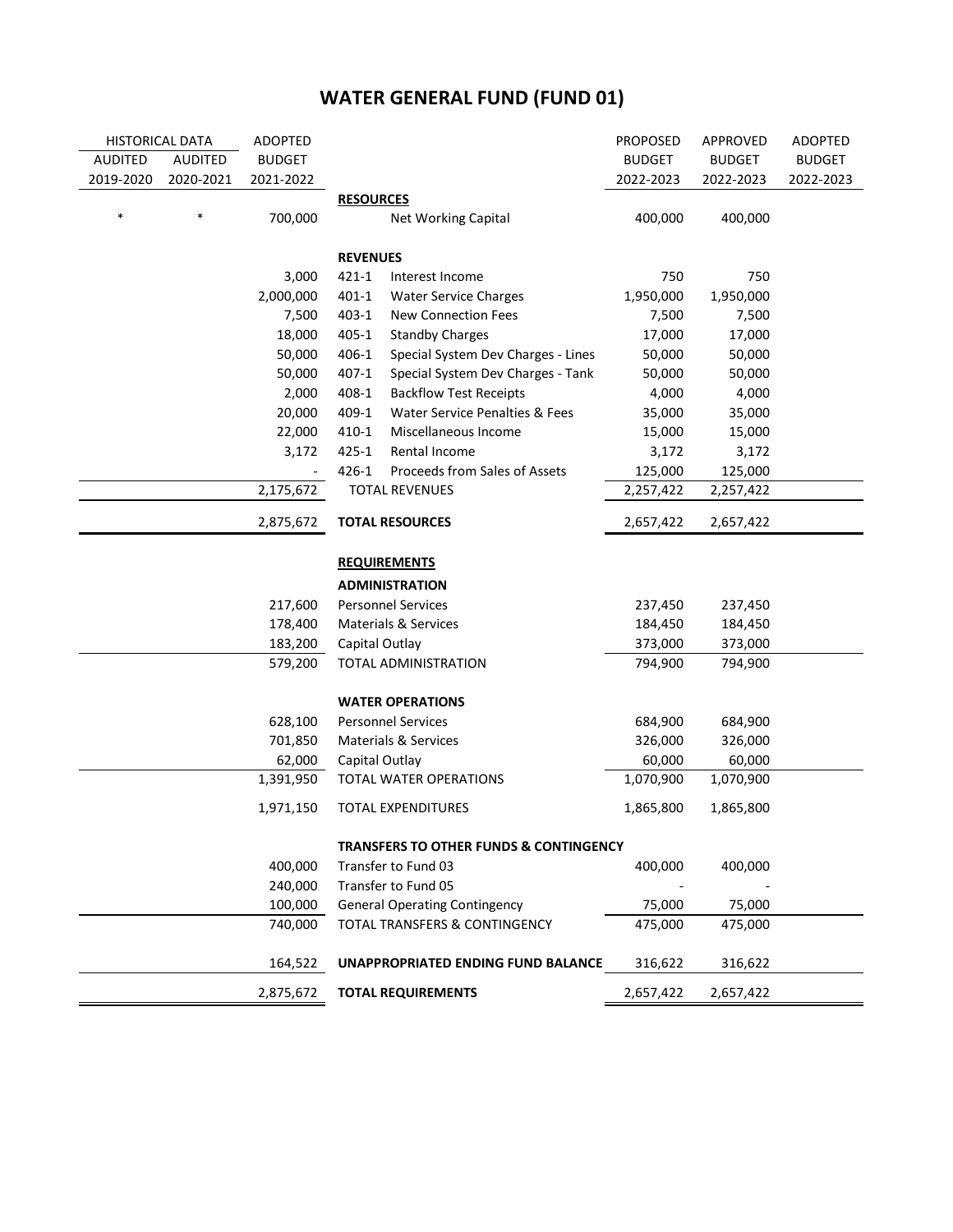**REQUIREMENTS - ADMINISTRATION**

| <b>HISTORICAL DATA</b> |                | <b>ADOPTED</b> |                                      | <b>PROPOSED</b> | <b>APPROVED</b>  | ADOPTED       |
|------------------------|----------------|----------------|--------------------------------------|-----------------|------------------|---------------|
| <b>AUDITED</b>         | <b>AUDITED</b> | <b>BUDGET</b>  |                                      | <b>BUDGET</b>   | <b>BUDGET</b>    | <b>BUDGET</b> |
| 2019-2020              | 2020-2021      | 2021-2022      |                                      | 2022-2023       | 2022-2023        | 2022-2023     |
|                        |                |                | <b>PERSONNEL SERVICES</b>            |                 |                  |               |
| $\ast$                 | $\ast$         | 128,200        | 500-1 Salaries - FT Employees (3.75) | 143,000         | 143,000          |               |
|                        |                | 7,500          | 501-1 Salaries - PT/Temp Employees   | 5,000           | 5,000            |               |
|                        |                | 10,400         | 503-1 Social Security/Medicare       | 11,500          | 11,500           |               |
|                        |                | 300            | 504-1 Worker's Comp                  | 250             | 250              |               |
|                        |                | 200            | 505-1 Unemployment Expense           | 200             | 200              |               |
|                        |                | 53,500         | 506-1 Health Benefits                | 56,500          | 56,500           |               |
|                        |                | 16,000         | 507-1 Retirement Contributions       | 18,000          | 18,000           |               |
|                        |                | 1,500          | 508-1 Board Director Stipend         | 1,500           | 1,500            |               |
|                        |                |                | 509-1 OR Paid Family Leave           | 1,500           | 1,500            |               |
|                        |                | 217,600        | TOTAL PERSONNEL SERVICES             | 237,450         | 237,450          |               |
|                        |                |                | <b>MATERIALS &amp; SERVICES</b>      |                 |                  |               |
|                        |                |                | GENERAL                              |                 |                  |               |
|                        |                | 350            | 510-1 Accounting/Budget              | 350             | 350              |               |
|                        |                | 10,500         | 511-1 Audit                          | 11,000          | 11,000           |               |
|                        |                | 5,000          | 512-1 Legal Fees                     | 6,000           | 6,000            |               |
|                        |                | 5,000          | 513-1 Consulting Fees                | 2,500           | 2,500            |               |
|                        |                | 1,500          | 514-1 Election Costs                 |                 |                  |               |
|                        |                | 4,000          | 515-1 Office Supplies                | 3,000           | 3,000            |               |
|                        |                | 13,000         | 516-1 Communication & IT             | 15,000          | 15,000           |               |
|                        |                | 3,000          | 517-1 Utilities                      | 3,000           | 3,000            |               |
|                        |                | 2,000          | 518-1 Repair & Maintenance           | 4,000           | 4,000            |               |
|                        |                | 53,000         | 519-1 Insurance - Property/Casualty  | 50,000          | 50,000           |               |
|                        |                |                | 520-1 Insurance - Liability/Auto     | 16,500          | 16,500           |               |
|                        |                | 500            | 521-1 Public Relations               | 500             | 500              |               |
|                        |                | 3,000          | 522-1 Travel & Training              | 4,000           | 4,000            |               |
|                        |                | 5,000          | 523-1 Dues & Subscriptions           | 5,000           | 5,000            |               |
|                        |                | 500            | 524-1 Bank Charges                   | 500             | 500              |               |
|                        |                | 2,000          | 525-1 Miscellaneous                  | 2,000           |                  |               |
|                        |                | 108,350        | <b>TOTAL GENERAL</b>                 | 123,350         | 2,000<br>123,350 |               |
|                        |                |                |                                      |                 |                  |               |
|                        |                |                | UTILITY BILLING MANAGEMENT           |                 |                  |               |
|                        |                | 5,000          | 530-1 Utility Mgmt Solution/CWP      | 3,000           | 3,000            |               |
|                        |                | 11,000         | 531-1 Statement Printing/Mailing     | 13,000          | 13,000           |               |
|                        |                | 2,000          | 532-1 IVR System                     | 900             | 900              |               |
|                        |                | 22,000         | 533-1 Merchant Service Fees          | 14,000          | 14,000           |               |
|                        |                | 1,250          | 534-1 Postage                        | 1,400           | 1,400            |               |
|                        |                | 28,800         | 535-1 Contract Svcs - Meter Readings | 28,800          | 28,800           |               |
|                        |                | 70,050         | TOTAL UTILITY BILLING MANAGEMENT     | 61,100          | 61,100           |               |
|                        |                | 178,400        | <b>TOTAL MATERIAL &amp; SERVICES</b> | 184,450         | 184,450          |               |
|                        |                |                | <b>CAPITAL OUTLAY</b>                |                 |                  |               |
|                        |                | 21,500         | 550-1 Equipment/Vehicle Purchase     | 23,000          | 23,000           |               |
|                        |                | 142,000        | 551-1 Building Improvement           | 350,000         | 350,000          |               |
|                        |                | 19,700         | 553-1 Software Upgrade               |                 |                  |               |
|                        |                | 183,200        | TOTAL CAPITAL OUTLAY                 | 373,000         | 373,000          |               |
|                        |                |                |                                      |                 |                  |               |
|                        |                | 579,200        | TOTAL WATER ADMIN REQUIREMENTS       | 794,900         | 794,900          |               |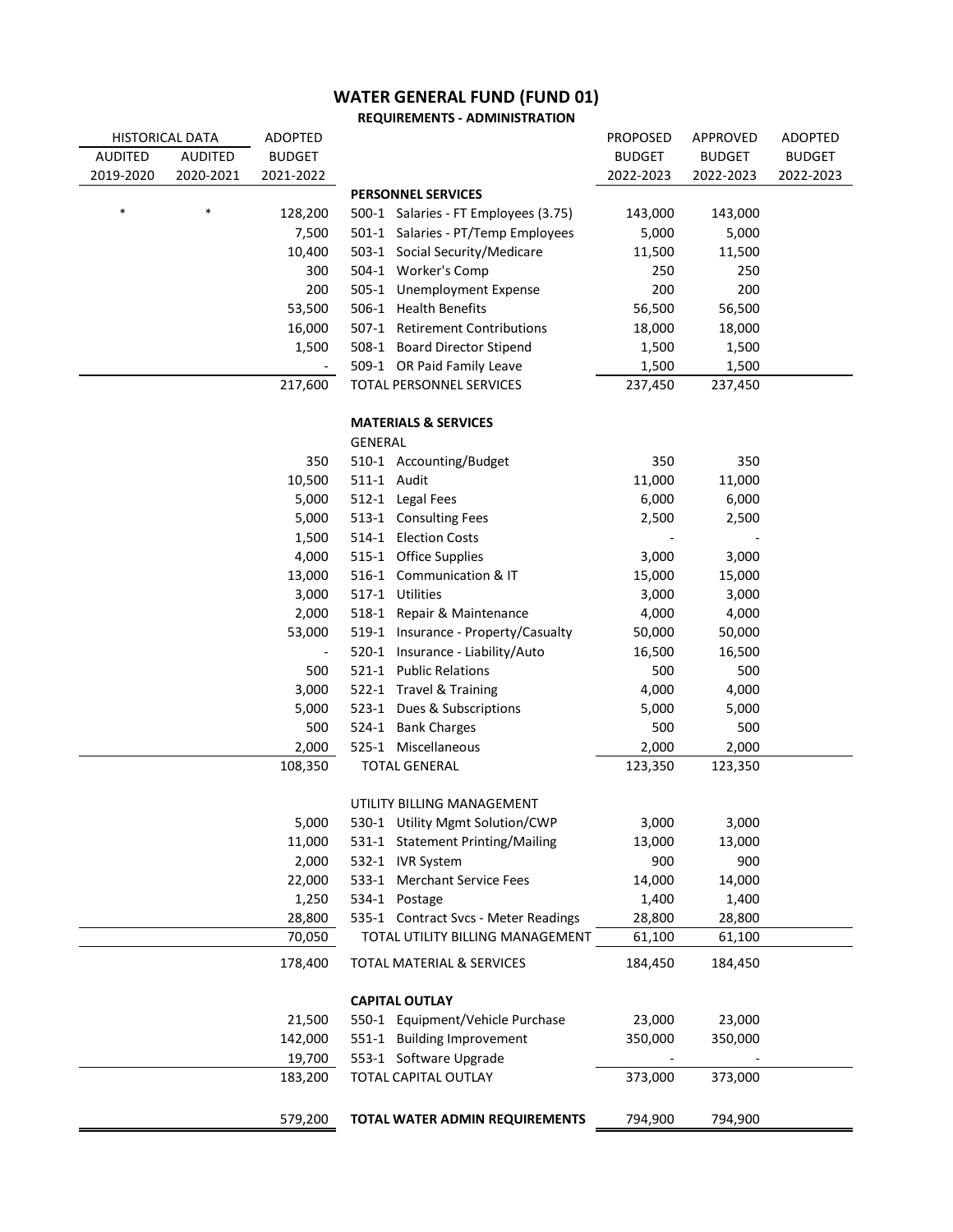**REQUIREMENTS - OPERATIONS**

|                | <b>HISTORICAL DATA</b> | ADOPTED                  |                                      | <b>PROPOSED</b> | APPROVED      | <b>ADOPTED</b> |
|----------------|------------------------|--------------------------|--------------------------------------|-----------------|---------------|----------------|
| <b>AUDITED</b> | <b>AUDITED</b>         | <b>BUDGET</b>            |                                      | <b>BUDGET</b>   | <b>BUDGET</b> | <b>BUDGET</b>  |
| 2019-2020      | 2020-2021              | 2021-2022                |                                      | 2022-2023       | 2022-2023     | 2022-2023      |
|                |                        |                          | <b>PERSONNEL SERVICES</b>            |                 |               |                |
| *              |                        | 362,000                  | 600-1 Salaries - FT Employees (5.5)  | 394,000         | 394,000       |                |
|                |                        | $\overline{\phantom{a}}$ | 601-1 Salaries - PT/Temp Employees   |                 |               |                |
|                |                        | 12,000                   | 602-1 Overtime/Comp                  | 10,000          | 10,000        |                |
|                |                        | 28,600                   | 603-1 Social Security/Medicare       | 30,900          | 30,900        |                |
|                |                        | 7,000                    | 604-1 Worker's Comp                  | 7,500           | 7,500         |                |
|                |                        | 2,000                    | 605-1 Unemployment Expense           | 2,000           | 2,000         |                |
|                |                        | 173,000                  | 606-1 Health Benefits                | 189,000         | 189,000       |                |
|                |                        | 43,500                   | 607-1 Retirement Contributions       | 47,500          | 47,500        |                |
|                |                        |                          | 609-1 OR Paid Family Leave           | 4,000           | 4,000         |                |
|                |                        | 628,100                  | TOTAL PERSONNEL SERVICES             | 684,900         | 684,900       |                |
|                |                        |                          | <b>MATERIALS &amp; SERVICES</b>      |                 |               |                |
|                |                        |                          | <b>GENERAL OPERATIONS</b>            |                 |               |                |
|                |                        | 15,000                   | 610-1 Vehicle & Equipment Operations | 20,000          | 20,000        |                |
|                |                        | 6,000                    | 611-1 Dues, Fees & Subscriptions     | 6,500           | 6,500         |                |
|                |                        | 3,600                    | 612-1 Communication & IT             | 5,000           | 5,000         |                |
|                |                        | 8,000                    | 613-1 Travel & Training              | 5,000           | 5,000         |                |
|                |                        | 3,500                    | 614-1 Safety Equipment               | 3,500           | 3,500         |                |
|                |                        | 2,000                    | 615-1 Misc Operations Expense        | 2,000           | 2,000         |                |
|                |                        | 38,100                   | TOTAL GENERAL OPERATIONS             | 42,000          | 42,000        |                |
|                |                        |                          |                                      |                 |               |                |
|                |                        |                          | <b>DISTRIBUTION SYSTEM</b>           |                 |               |                |
|                |                        | 35,000                   | 620-1 R & M Field                    | 35,000          | 35,000        |                |
|                |                        | $\overline{\phantom{a}}$ | 621-1 R & M Distribution Shop        | 2,500           | 2,500         |                |
|                |                        | 3,500                    | 622-1 Tools & Supplies               | 5,000           | 5,000         |                |
|                |                        | 10,000                   | 624-1 Utilities                      | 10,000          | 10,000        |                |
|                |                        | 2,500                    | 625-1 Engineering                    | 2,500           | 2,500         |                |
|                |                        | 4,750                    | 626-1 Water Sample Testing           | 4,500           | 4,500         |                |
|                |                        | 2,300                    | 627-1 Backflow Testing               | 3,000           | 3,000         |                |
|                |                        | 5,000                    | 628-1 Inventory Purchases            | 5,000           | 5,000         |                |
|                |                        | 1,500                    | 629-1 Emergency Intertie Maintenance | 2,000           | 2,000         |                |
|                |                        | 3,000                    | 630-1 New Connection Materials       | 3,000           | 3,000         |                |
|                |                        | 3,000                    | 631-1 Meter Installations            | 3,000           | 3,000         |                |
|                |                        | 3,000                    | 632-1 Reservoir Maintenance          | 10,000          | 10,000        |                |
|                |                        | 73,550                   | TOTAL DISTRIBUTION SYSTEM            | 85,500          | 85,500        |                |
|                |                        |                          |                                      |                 |               |                |
|                |                        |                          | <b>WATER TREATMENT</b>               |                 |               |                |
|                |                        | 45,000                   | 700-1 R & M Water Plant              | 45,000          | 45,000        |                |
|                |                        | 3,500                    | 701-1 Tools & Supplies               | 5,000           | 5,000         |                |
|                |                        | 120,000                  | 702-1 Utilities                      | 125,000         | 125,000       |                |
|                |                        | 2,500                    | 703-1 Engineering                    | 2,500           | 2,500         |                |
|                |                        | 55,000                   | 704-1 Chemicals                      | 80,000          | 80,000        |                |
|                |                        | 4,750                    | 705-1 Water Sample Testing           | 4,500           | 4,500         |                |
|                |                        | 2,000                    | 706-1 MIOX System Maintenance        | 2,000           | 2,000         |                |
|                |                        | 425,000                  | 707-1 Replace Filter Membranes       |                 |               |                |
|                |                        | 6,000                    | 709-1 Summer Stored Water            | 20,000          | 20,000        |                |
|                |                        | 663,750                  | TOTAL WATER TREATMENT                | 284,000         | 284,000       |                |
|                |                        | 701,850                  | TOTAL MATERIAL & SERVICES            | 326,000         | 326,000       |                |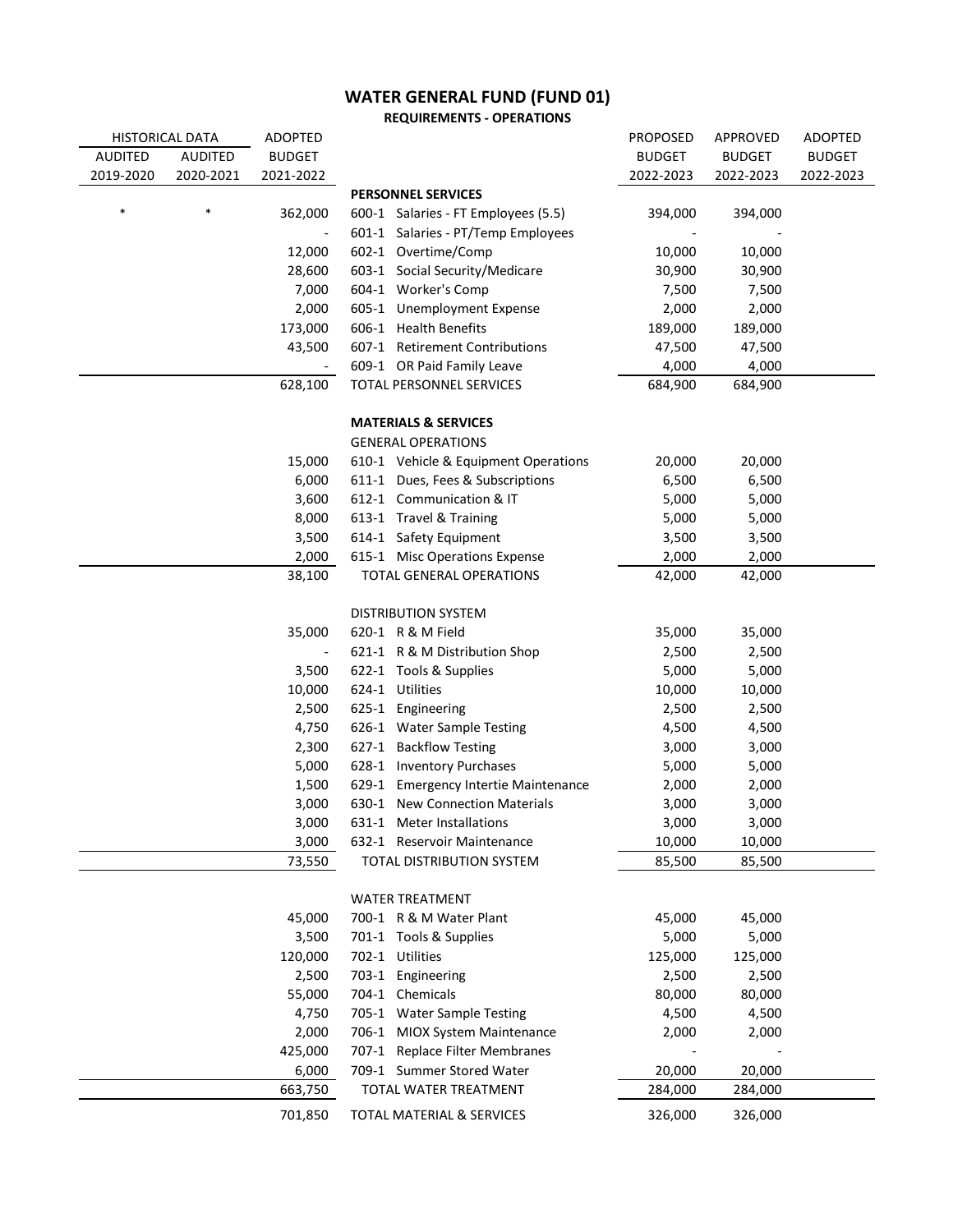| <b>REQUIREMENTS - OPERATIONS</b> |  |
|----------------------------------|--|
|----------------------------------|--|

| <b>HISTORICAL DATA</b>           | <b>ADOPTED</b>           |                                            | <b>PROPOSED</b> | APPROVED      | <b>ADOPTED</b> |
|----------------------------------|--------------------------|--------------------------------------------|-----------------|---------------|----------------|
| <b>AUDITED</b><br><b>AUDITED</b> | <b>BUDGET</b>            |                                            | <b>BUDGET</b>   | <b>BUDGET</b> | <b>BUDGET</b>  |
| 2019-2020<br>2020-2021           | 2021-2022                |                                            | 2022-2023       | 2022-2023     | 2022-2023      |
|                                  |                          |                                            |                 |               |                |
|                                  |                          | <b>CAPITAL OUTLAY</b>                      |                 |               |                |
|                                  | 12.000                   | 633-1 Equipment/Vehicle Purchase           | 10,000          | 10,000        |                |
|                                  | $\overline{\phantom{a}}$ | 634-1 Building Improvement                 | 30,000          | 30,000        |                |
|                                  | 50,000                   | 635-1 Replace Lines                        | 20,000          | 20,000        |                |
|                                  | 62,000                   | <b>TOTAL CAPITAL OUTLAY</b>                | 60.000          | 60,000        |                |
|                                  |                          |                                            |                 |               |                |
|                                  | 1,391,950                | <b>TOTAL WATER OPERATIONS REQUIREMENTS</b> | 1,070,900       | 1,070,900     |                |
|                                  |                          |                                            |                 |               |                |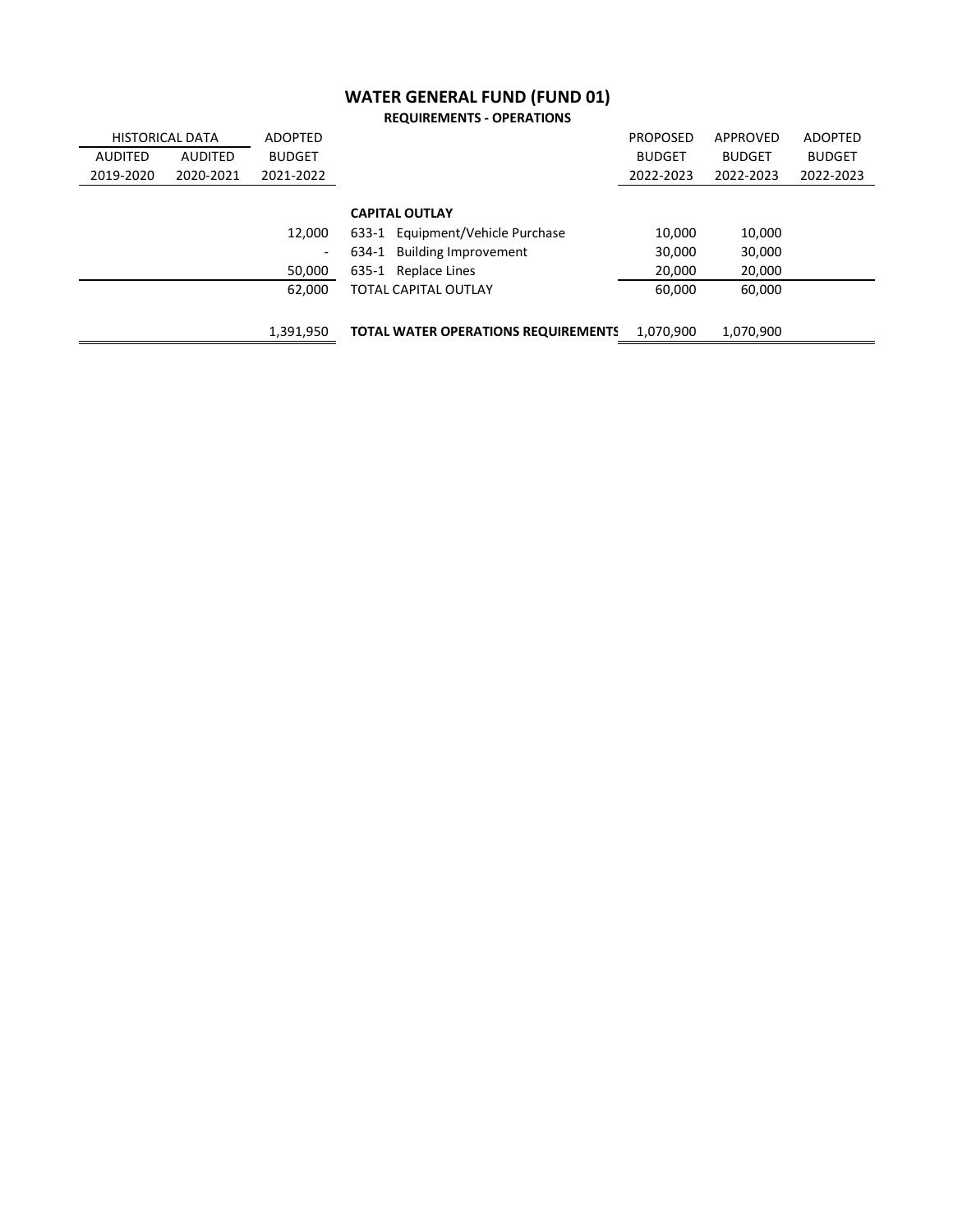## **SANITARY GENERAL FUND (FUND 02)**

| <b>HISTORICAL DATA</b><br>ADOPTED |                |               |                                                   | <b>PROPOSED</b> | APPROVED      | <b>ADOPTED</b> |
|-----------------------------------|----------------|---------------|---------------------------------------------------|-----------------|---------------|----------------|
| AUDITED                           | <b>AUDITED</b> | <b>BUDGET</b> |                                                   | <b>BUDGET</b>   | <b>BUDGET</b> | <b>BUDGET</b>  |
| 2019-2020                         | 2020-2021      | 2021-2022     |                                                   | 2022-2023       | 2022-2023     | 2022-2023      |
|                                   |                |               | <b>RESOURCES</b>                                  |                 |               |                |
|                                   |                | 1,000,000     | <b>Net Working Capital</b>                        | 950,000         | 950,000       |                |
|                                   |                |               | <b>REVENUES</b>                                   |                 |               |                |
|                                   |                | 3,000         | 421-2<br>Interest Income                          | 4,000           | 4,000         |                |
|                                   |                | 1,034,900     | $401 - 2$<br>Sewer Service Charges                | 1,100,000       | 1,100,000     |                |
|                                   |                | 4,500         | $403 - 2$<br>Connection/Inspection Fees           | 6,750           | 6,750         |                |
|                                   |                | 120           | $404 - 2$<br><b>Plan Review Fees</b>              | 120             | 120           |                |
|                                   |                | 1,950         | 440-2<br>System Development Charges               | 2,925           | 2,925         |                |
|                                   |                | 3,000         | $410 - 2$<br>Miscellaneous Income                 | 3,000           | 3,000         |                |
|                                   |                | 408,000       | $411 - 2$<br>Reimburse from Winston - WWTP O&M    | 385,200         | 385,200       |                |
|                                   |                | 50,000        | 413-2<br>County Leachate Treatment Income         | 50,000          | 50,000        |                |
|                                   |                | 5,000         | 425-2<br>Rental Income                            | 5,000           | 5,000         |                |
|                                   |                |               | 426-2<br>Proceeds from Sale of Assets             | 125,000         | 125,000       |                |
|                                   |                | 1,510,470     | <b>TOTAL REVENUES</b>                             | 1,681,995       | 1,681,995     |                |
|                                   |                | 2,510,470     | <b>TOTAL RESOURCES</b>                            | 2,631,995       | 2,631,995     |                |
|                                   |                |               |                                                   |                 |               |                |
|                                   |                |               | <b>REQUIREMENTS</b>                               |                 |               |                |
|                                   |                |               | <b>ADMINISTRATION</b>                             |                 |               |                |
|                                   |                | 217,600       | <b>Personnel Services</b>                         | 237,450         | 237,450       |                |
|                                   |                | 131,500       | Materials & Services                              | 148,050         | 148,050       |                |
|                                   |                | 64,500        | Capital Outlay                                    | 371,500         | 371,500       |                |
|                                   |                | 413,600       | TOTAL ADMINISTRATION                              | 757,000         | 757,000       |                |
|                                   |                |               | <b>SANITARY OPERATIONS</b>                        |                 |               |                |
|                                   |                | 343,800       | <b>Personnel Services</b>                         | 346,300         | 346,300       |                |
|                                   |                | 1,211,300     | Materials & Services                              | 1,196,400       | 1,196,400     |                |
|                                   |                | 75,000        | Capital Outlay                                    | 80,000          | 80,000        |                |
|                                   |                | 1,630,100     | TOTAL SANITARY OPERATIONS                         | 1,622,700       | 1,622,700     |                |
|                                   |                | 2,043,700     | <b>TOTAL EXPENDITURES</b>                         | 2,379,700       | 2,379,700     |                |
|                                   |                |               | <b>TRANSFERS TO OTHER FUNDS &amp; CONTINGENCY</b> |                 |               |                |
|                                   |                | 100,000       | <b>General Operating Contingency</b>              | 100,000         | 100,000       |                |
|                                   |                | 100,000       | <b>TOTAL TRANSFERS &amp; CONTINGENCY</b>          | 100,000         | 100,000       |                |
|                                   |                | 366,770       | UNAPPROPRIATED ENDING FUND BALANCE                | 152,295         | 152,295       |                |
|                                   |                | 2,510,470     | <b>TOTAL REQUIREMENTS</b>                         | 2,631,995       | 2,631,995     |                |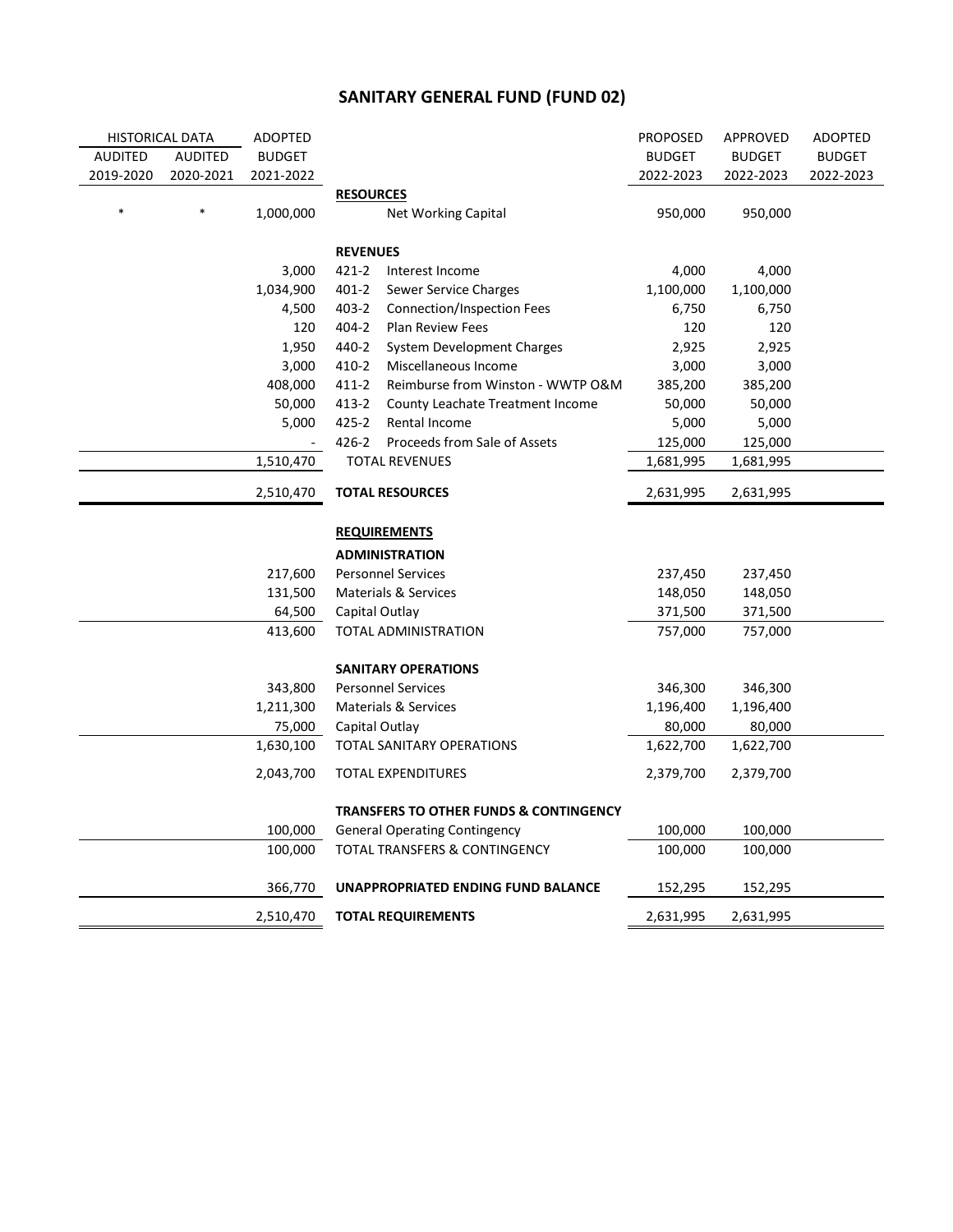#### **SANITARY GENERAL FUND (FUND 02)**

**REQUIREMENTS - ADMINISTRATION**

| <b>HISTORICAL DATA</b> |           | ADOPTED       |                                       | <b>PROPOSED</b> | APPROVED      | <b>ADOPTED</b> |
|------------------------|-----------|---------------|---------------------------------------|-----------------|---------------|----------------|
| <b>AUDITED</b>         | AUDITED   | <b>BUDGET</b> |                                       | <b>BUDGET</b>   | <b>BUDGET</b> | <b>BUDGET</b>  |
| 2019-2020              | 2020-2021 | 2021-2022     |                                       | 2022-2023       | 2022-2023     | 2022-2023      |
|                        |           |               | <b>PERSONNEL SERVICES</b>             |                 |               |                |
|                        |           | 128,200       | 500-2 Salaries - FT Employees (3.75)  | 143,000         | 143,000       |                |
|                        |           | 7,500         | 501-2 Salaries - PT/Temp Employees    | 5,000           | 5,000         |                |
|                        |           | 10,400        | 503-2 Social Security/Medicare        | 11,500          | 11,500        |                |
|                        |           | 300           | 504-2 Worker's Comp                   | 250             | 250           |                |
|                        |           | 200           | 505-2 Unemployment Expense            | 200             | 200           |                |
|                        |           | 53,500        | 506-2 Health Benefits                 | 56,500          | 56,500        |                |
|                        |           | 16,000        | 507-2 Retirement Contributions        | 18,000          | 18,000        |                |
|                        |           | 1,500         | 508-2 Board Director Stipend          | 1,500           | 1,500         |                |
|                        |           |               | 509-2 OR Paid Family Leave            | 1,500           | 1,500         |                |
|                        |           | 217,600       | TOTAL PERSONNEL SERVICES              | 237,450         | 237,450       |                |
|                        |           |               |                                       |                 |               |                |
|                        |           |               | <b>MATERIALS &amp; SERVICES</b>       |                 |               |                |
|                        |           |               | <b>GENERAL ADMINISTRATIVE</b>         |                 |               |                |
|                        |           | 350           | 510-2 Accounting/Budget               | 350             | 350           |                |
|                        |           | 12,500        | 511-2 Audit                           | 11,000          | 11,000        |                |
|                        |           | 5,000         | 512-2 Legal Fees                      | 6,000           | 6,000         |                |
|                        |           | 5,000         | 513-2 Consulting Fees                 | 2,500           | 2,500         |                |
|                        |           | 1,500         | 514-2 Election Costs                  |                 |               |                |
|                        |           | 4,000         | 515-2 Office Supplies                 | 3,000           | 3,000         |                |
|                        |           | 13,000        | 516-2 Communication & IT              | 15,000          | 15,000        |                |
|                        |           | 4,000         | 517-2 Utilities                       | 3,000           | 3,000         |                |
|                        |           | 3,000         | 518-2 Repair & Maintenance            | 2,000           | 2,000         |                |
|                        |           | 15,000        | 519-2 Insurance - Property/Casualty   | 15,000          | 15,000        |                |
|                        |           | 14,000        | 520-2 Insurance - Liability/Auto      | 14,000          | 14,000        |                |
|                        |           | 500           | 521-2 Public Relations                | 500             | 500           |                |
|                        |           | 3,000         | 522-2 Travel & Training               | 3,000           | 3,000         |                |
|                        |           | 4,000         | 523-2 Dues & Subscriptions            | 4,000           | 4,000         |                |
|                        |           | 500           | 524-2 Bank Charges                    | 500             | 500           |                |
|                        |           | 3,000         | 525-2 Miscellaneous                   | 2,000           | 2,000         |                |
|                        |           | 20,000        | 526-2 Rental Property Maintenance     | 25,000          | 25,000        |                |
|                        |           | 108,350       | TOTAL GENERAL ADMINISTRATIVE          | 106,850         | 106,850       |                |
|                        |           |               |                                       |                 |               |                |
|                        |           |               | UTILITY BILLING MANAGEMENT            |                 |               |                |
|                        |           | 3,000         | 530-2 Utility Management Solution/CWP | 3,000           | 3,000         |                |
|                        |           | 5,000         | 531-2 Statement Printing/Mailing      | 13,000          | 13,000        |                |
|                        |           |               | 532-2 IVR System                      | 900             | 900           |                |
|                        |           | 5,000         | 533-2 Merchant Service Fees           | 14,000          | 14,000        |                |
|                        |           | 1,250         | 534-2 Postage                         | 1,400           | 1,400         |                |
|                        |           | 2,000         | 536-2 Refund - Service Charges        | 2,000           | 2,000         |                |
|                        |           | 6,000         | 537-2 Refund - Connection Fees        | 6,000           | 6,000         |                |
|                        |           | 900           | 538-2 Refund - Line Extensions        | 900             | 900           |                |
|                        |           | 23,150        | TOTAL UTILITY BILLING MANAGEMENT      | 41,200          | 41,200        |                |
|                        |           | 131,500       | <b>TOTAL MATERIAL &amp; SERVICES</b>  | 148,050         | 148,050       |                |
|                        |           |               |                                       |                 |               |                |
|                        |           |               | <b>CAPITAL OUTLAY</b>                 |                 |               |                |
|                        |           | 21,500        | 550-2 Equipment/Vehicle Purchase      | 21,500          | 21,500        |                |
|                        |           | 15,000        | 551-2 Building Improvement            | 350,000         | 350,000       |                |
|                        |           | 28,000        | 553-2 Software Upgrade                |                 |               |                |
|                        |           | 64,500        | TOTAL CAPITAL OUTLAY                  | 371,500         | 371,500       |                |
|                        |           |               |                                       |                 |               |                |
|                        |           | 413,600       | TOTAL SANITARY ADMIN REQUIREMENTS     | 757,000         | 757,000       |                |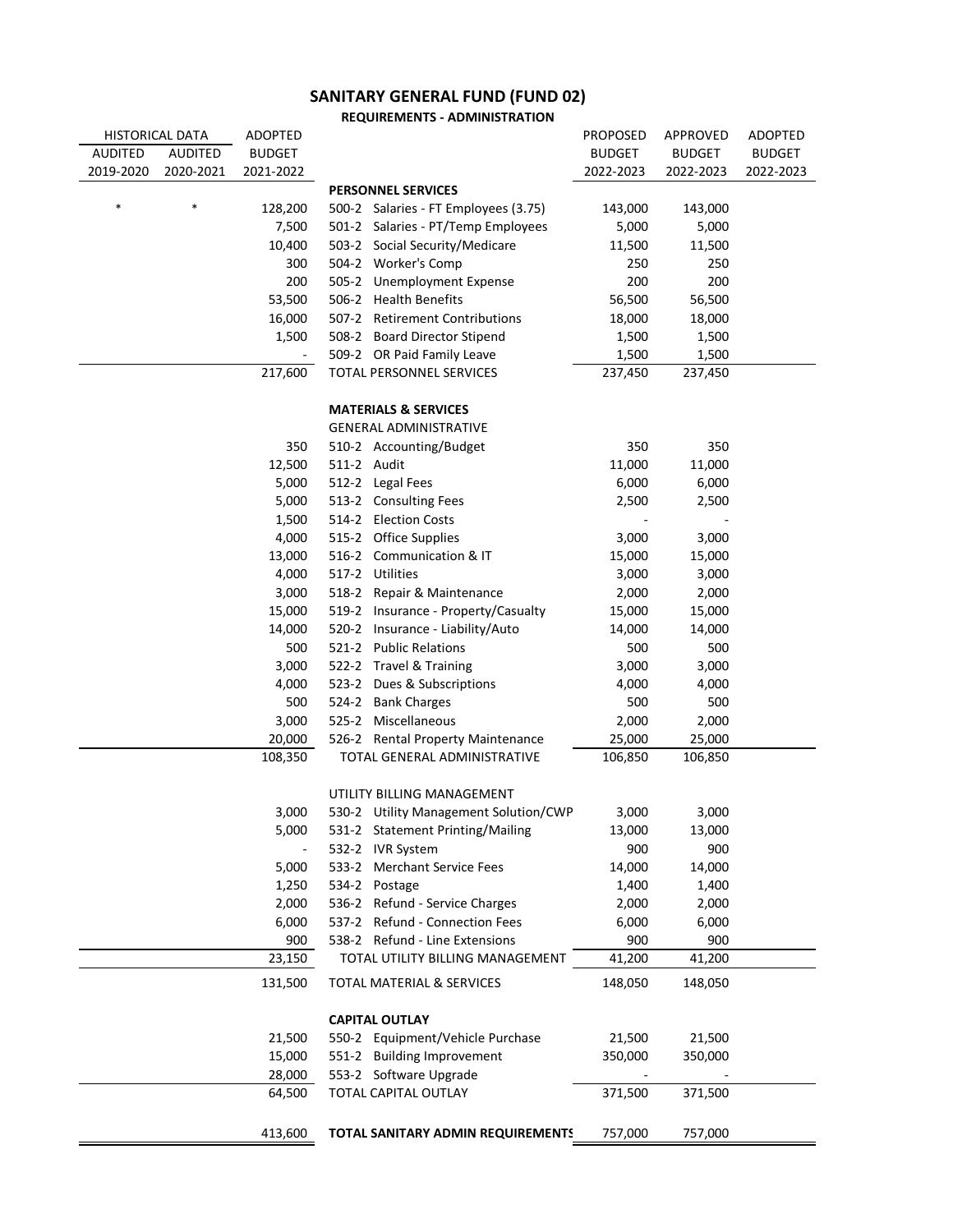### **SANITARY GENERAL FUND (FUND 02)**

**REQUIREMENTS - OPERATIONS**

| HISTORICAL DATA |                | <b>ADOPTED</b> |                                       | <b>PROPOSED</b> | APPROVED      | <b>ADOPTED</b> |
|-----------------|----------------|----------------|---------------------------------------|-----------------|---------------|----------------|
| <b>AUDITED</b>  | <b>AUDITED</b> | <b>BUDGET</b>  |                                       | <b>BUDGET</b>   | <b>BUDGET</b> | <b>BUDGET</b>  |
| 2019-2020       | 2020-2021      | 2021-2022      |                                       | 2022-2023       | 2022-2023     | 2022-2023      |
|                 |                |                | <b>PERSONNEL SERVICES</b>             |                 |               |                |
| $\ast$          | $\ast$         | 215,000        | 600-2 Salaries - FT Employees (2.5)   | 202,000         | 202,000       |                |
|                 |                |                | 601-2 Salaries - PT/Temp Employees    |                 |               |                |
|                 |                | 6,000          | 602-2 Overtime/Comp                   | 5,000           | 5,000         |                |
|                 |                | 17,000         | 603-2 Social Security/Medicare        | 16,000          | 16,000        |                |
|                 |                | 4,000          | 604-2 Worker's Comp                   | 4,000           | 4,000         |                |
|                 |                | 1,000          | 605-2 Unemployment Expense            | 1,000           | 1,000         |                |
|                 |                | 75,000         | 606-2 Health Benefits                 | 92,000          | 92,000        |                |
|                 |                | 25,800         | 607-2 Retirement Contributions        | 24,200          | 24,200        |                |
|                 |                | $\sim$         | 609-2 OR Paid Family Leave            | 2,100           | 2,100         |                |
|                 |                | 343,800        | TOTAL PERSONNEL SERVICES              | 346,300         | 346,300       |                |
|                 |                |                |                                       |                 |               |                |
|                 |                |                | <b>MATERIALS &amp; SERVICES</b>       |                 |               |                |
|                 |                |                | <b>GENERAL OPERATIONS</b>             |                 |               |                |
|                 |                | 16,000         | 610-2 Vehicle & Equipment Operations  | 20,000          | 20,000        |                |
|                 |                | 1,500          | 611-2 Dues, Fees & Subscriptions      | 4,000           | 4,000         |                |
|                 |                | 1,800          | 612-2 Communication & IT              | 1,200           | 1,200         |                |
|                 |                | 3,000          | 613-2 Travel & Training               | 2,500           | 2,500         |                |
|                 |                | 1,000          | 614-2 Safety Equipment                | 1,000           | 1,000         |                |
|                 |                | 500            | 615-2 Misc Operations Expense         | 500             | 500           |                |
|                 |                | 23,800         | TOTAL GENERAL OPERATIONS              | 29,200          | 29,200        |                |
|                 |                |                | <b>COLLECTION SYSTEM</b>              |                 |               |                |
|                 |                | 50,000         | 641-2 R & M Lines and Manholes        | 50,000          | 50,000        |                |
|                 |                | 2,500          | 642-2 Tools & Supplies                | 2,500           | 2,500         |                |
|                 |                | 6,000          | 643-2 Equipment Rental                | 6,000           | 6,000         |                |
|                 |                | 1,000          | 644-2 DEQ Plan Review                 | 600             | 600           |                |
|                 |                | 5,000          | 645-2 Engineering                     | 5,000           | 5,000         |                |
|                 |                | 40,000         | 647-2 O & M G4 Pumpstation            | 40,000          | 40,000        |                |
|                 |                | 5,000          | 648-2 O & M Pumpstations              | 7,000           | 7,000         |                |
|                 |                | 3,000          | 649-2 O & M Step Systems              | 2,500           | 2,500         |                |
|                 |                | 112,500        | TOTAL COLLECTION SYSTEM               | 113,600         | 113,600       |                |
|                 |                |                |                                       |                 |               |                |
|                 |                |                | WASTEWATER TREATMENT                  |                 |               |                |
|                 |                | 1,075,000      | 650-2 O & M Regional WWTP             | 1,053,600       | 1,053,600     |                |
|                 |                | 1,075,000      | TOTAL WASTEWATER TREATMENT            | 1,053,600       | 1,053,600     |                |
|                 |                | 1,211,300      | TOTAL MATERIAL & SERVICES             | 1,196,400       | 1,196,400     |                |
|                 |                |                |                                       |                 |               |                |
|                 |                |                | <b>CAPITAL OUTLAY</b>                 |                 |               |                |
|                 |                | 25,000         | 633-2 Equipment/Vehicle Purchase      | 5,000           | 5,000         |                |
|                 |                | 20,000         | 651-2 G4 Pumpstation Upgrades         | 20,000          | 20,000        |                |
|                 |                | 10,000         | 654-2 Collection System Improvements  | 10,000          | 10,000        |                |
|                 |                | 20,000         | 655-2 Lines/Manhole Replacement       | 45,000          | 45,000        |                |
|                 |                | 75,000         | TOTAL CAPITAL OUTLAY                  | 80,000          | 80,000        |                |
|                 |                |                |                                       |                 |               |                |
|                 |                | 1,630,100      | TOTAL SANITARY OPERATIONS REQUIREMENT | 1,622,700       | 1,622,700     |                |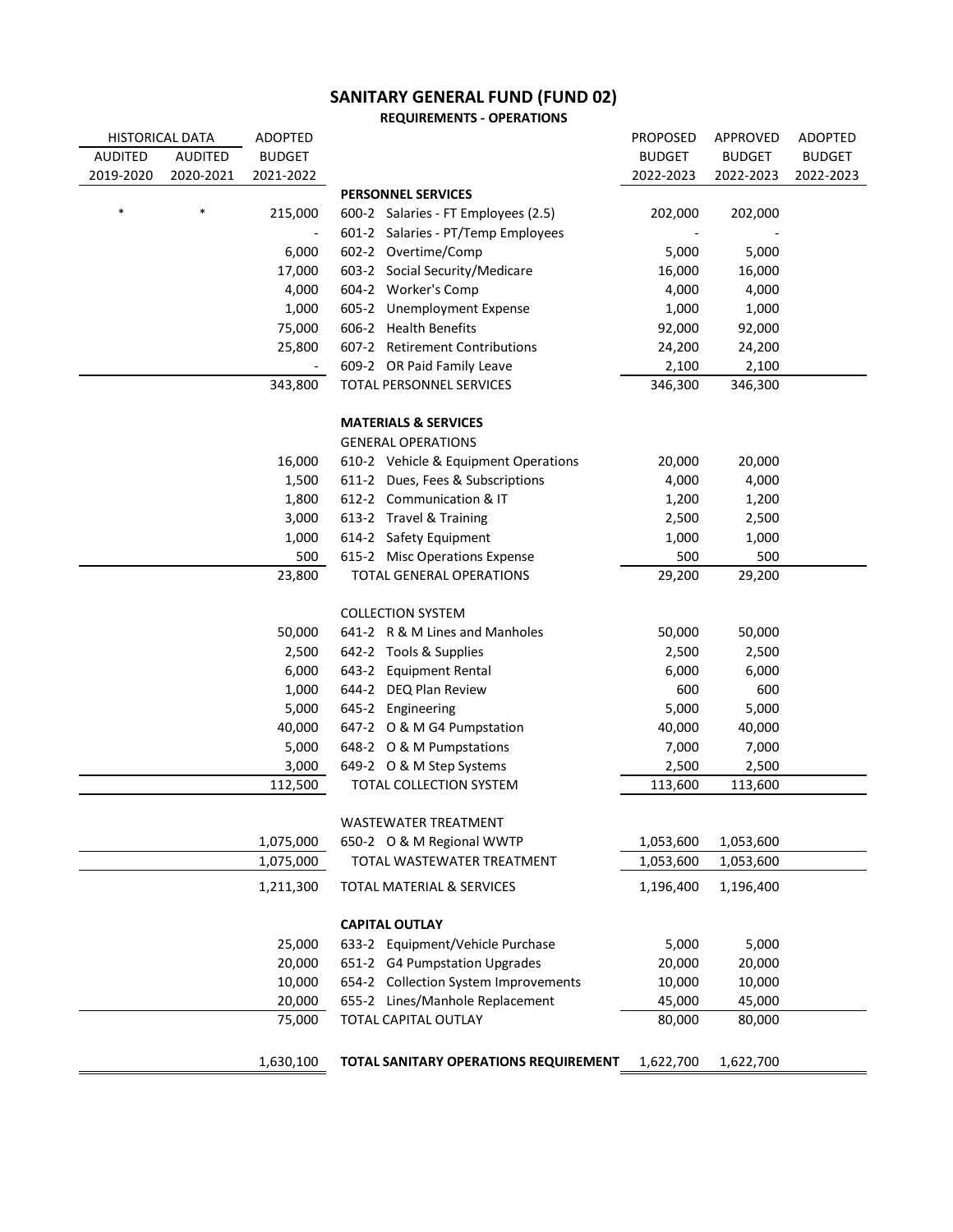### **WATER DEBT SERVICE FUND (FUND 03)**

| <b>HISTORICAL DATA</b><br><b>ADOPTED</b> |                |               |                                              | <b>PROPOSED</b> | <b>APPROVED</b> | <b>ADOPTED</b> |
|------------------------------------------|----------------|---------------|----------------------------------------------|-----------------|-----------------|----------------|
| <b>AUDITED</b>                           | <b>AUDITED</b> | <b>BUDGET</b> |                                              | <b>BUDGET</b>   | <b>BUDGET</b>   | <b>BUDGET</b>  |
| 2019-2020                                | 2020-2021      | 2021-2022     |                                              | 2022-2023       | 2022-2023       | 2022-2023      |
|                                          |                |               | <b>RESOURCES</b>                             |                 |                 |                |
| $\ast$                                   | $\ast$         | 590,000       | <b>Net Working Capital</b>                   | 595,000         | 595,000         |                |
|                                          |                |               |                                              |                 |                 |                |
|                                          |                |               | <b>REVENUES</b>                              |                 |                 |                |
|                                          |                | 3,000         | $422 - 3$<br>Interest Income                 | 4,000           | 4,000           |                |
|                                          |                | 400,000       | Transferred from Other Funds                 | 400,000         | 400,000         |                |
|                                          |                | 403,000       | <b>TOTAL REVENUES</b>                        | 404,000         | 404,000         |                |
|                                          |                |               |                                              |                 |                 |                |
|                                          |                | 993,000       | <b>TOTAL RESOURCES</b>                       | 999,000         | 999,000         |                |
|                                          |                |               | <b>REQUIREMENTS</b>                          |                 |                 |                |
|                                          |                |               |                                              |                 |                 |                |
|                                          |                |               | <b>WTP REFUNDING LOAN</b>                    |                 |                 |                |
|                                          |                | 305,000       | Principal Due 12/1/22                        | 315,000         | 315,000         |                |
|                                          |                | 48,260        | Interest Due 12/1/22                         | 44,402          | 44,402          |                |
|                                          |                | 44,402        | Interest Due 6/1/23                          | 40,417          | 40,417          |                |
|                                          |                | 397,662       | TOTAL LOAN PAYMENTS                          | 399,819         | 399,819         |                |
|                                          |                |               |                                              |                 |                 |                |
|                                          |                |               |                                              |                 |                 |                |
|                                          |                | 595,338       | UNAPPROPRIATED ENDING FUND BALANCE           | 599,181         | 599,181         |                |
|                                          |                | 993,000       | <b>TOTAL WATER DEBT SERVICE REQUIREMENTS</b> | 999,000         | 999,000         |                |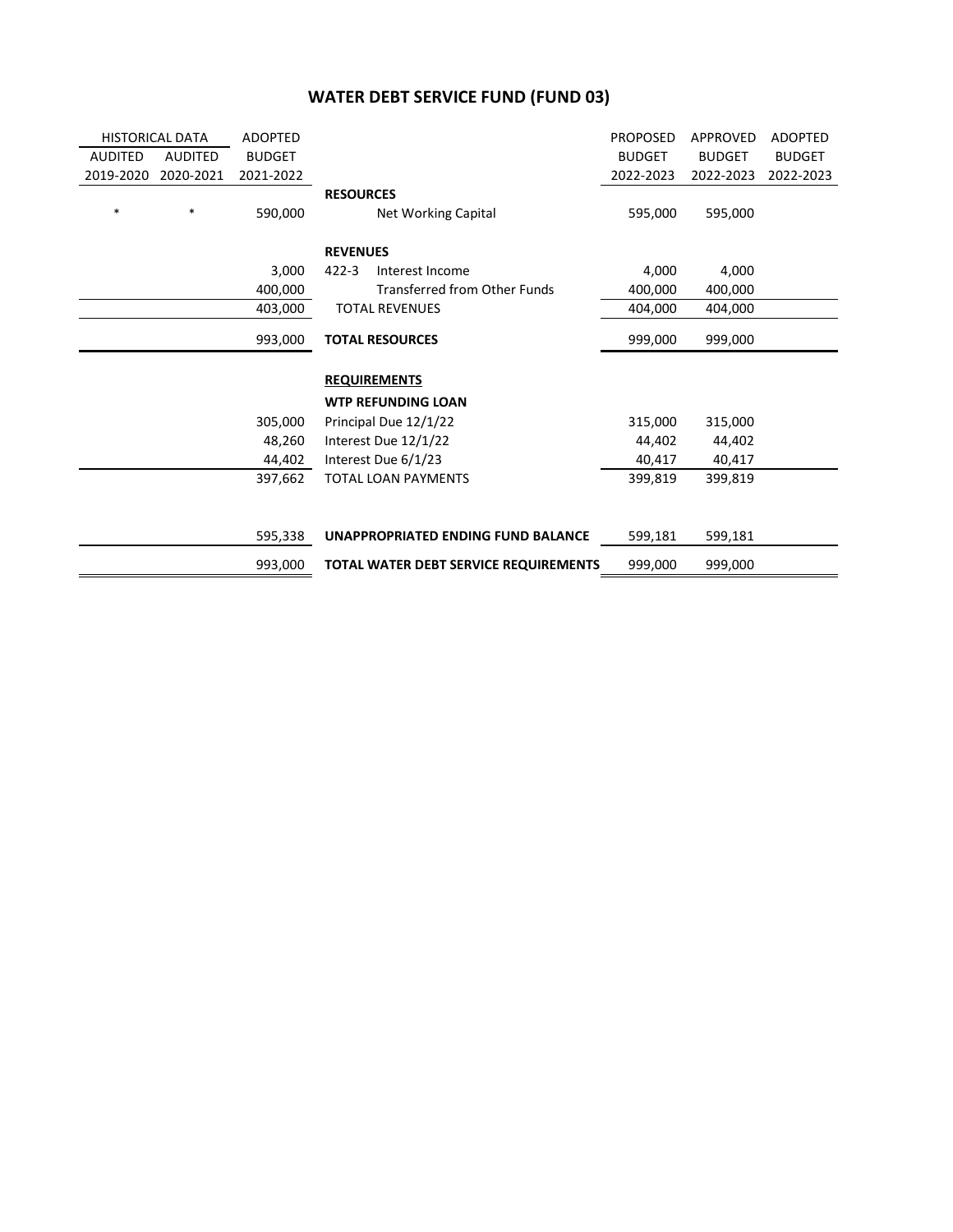### **SANITARY DEBT SERVICE FUND (FUND 04)**

| <b>HISTORICAL DATA</b> |           | <b>ADOPTED</b> |                  |                                          | <b>PROPOSED</b> | <b>APPROVED</b> | <b>ADOPTED</b> |
|------------------------|-----------|----------------|------------------|------------------------------------------|-----------------|-----------------|----------------|
| <b>AUDITED</b>         | AUDITED   | <b>BUDGET</b>  |                  |                                          | <b>BUDGET</b>   | <b>BUDGET</b>   | <b>BUDGET</b>  |
| 2019-2020              | 2020-2021 | 2021-2022      |                  |                                          | 2022-2023       | 2022-2023       | 2022-2023      |
|                        |           |                | <b>RESOURCES</b> |                                          |                 |                 |                |
| $\ast$                 | $\ast$    | 745,000        |                  | Net Working Capital                      | 1,000,000       | 1,000,000       |                |
|                        |           |                | <b>REVENUES</b>  |                                          |                 |                 |                |
|                        |           | 3,500          | 422-4            | Interest Income                          | 5,000           | 5,000           |                |
|                        |           | 10,320         | 441-4            | SDC Reimburement per EDU                 | 15,480          | 15,480          |                |
|                        |           | 369,600        | 401-4            |                                          | 393,000         | 393,000         |                |
|                        |           |                |                  | Sewer Service Charge - Debt Service      |                 |                 |                |
|                        |           | 383,420        |                  | <b>TOTAL REVENUES</b>                    | 413,480         | 413,480         |                |
|                        |           | 1,128,420      |                  | <b>TOTAL RESOURCES</b>                   | 1,413,480       | 1,413,480       |                |
|                        |           |                |                  | <b>REQUIREMENTS</b>                      |                 |                 |                |
|                        |           |                |                  |                                          |                 |                 |                |
|                        |           |                |                  | <b>WWTP PHASE 2 LOAN</b>                 |                 |                 |                |
|                        |           | 46,270         |                  | Principal Due 11/1/22                    | 47,531          | 47,531          |                |
|                        |           | 18,507         |                  | Interest Due 11/1/22                     | 17,244          | 17,244          |                |
|                        |           | 6,829          |                  | Loan Fees Due 11/1/22                    | 6,363           | 6,363           |                |
|                        |           | 46,890         |                  | Principal Due 5/1/23                     | 48,175          | 48,175          |                |
|                        |           | 17,880         |                  | Interest Due 65/1/23                     | 16,600          | 16,600          |                |
|                        |           | 136,376        |                  | TOTAL LOAN PAYMENTS                      | 135,913         | 135,913         |                |
|                        |           |                |                  |                                          |                 |                 |                |
|                        |           | 992,044        |                  | UNAPPROPRIATED ENDING FUND BALANCE       | 1,277,567       | 1,277,567       |                |
|                        |           | 1,128,420      |                  | TOTAL SANITARY DEBT SERVICE REQUIREMENTS | 1,413,480       | 1,413,480       |                |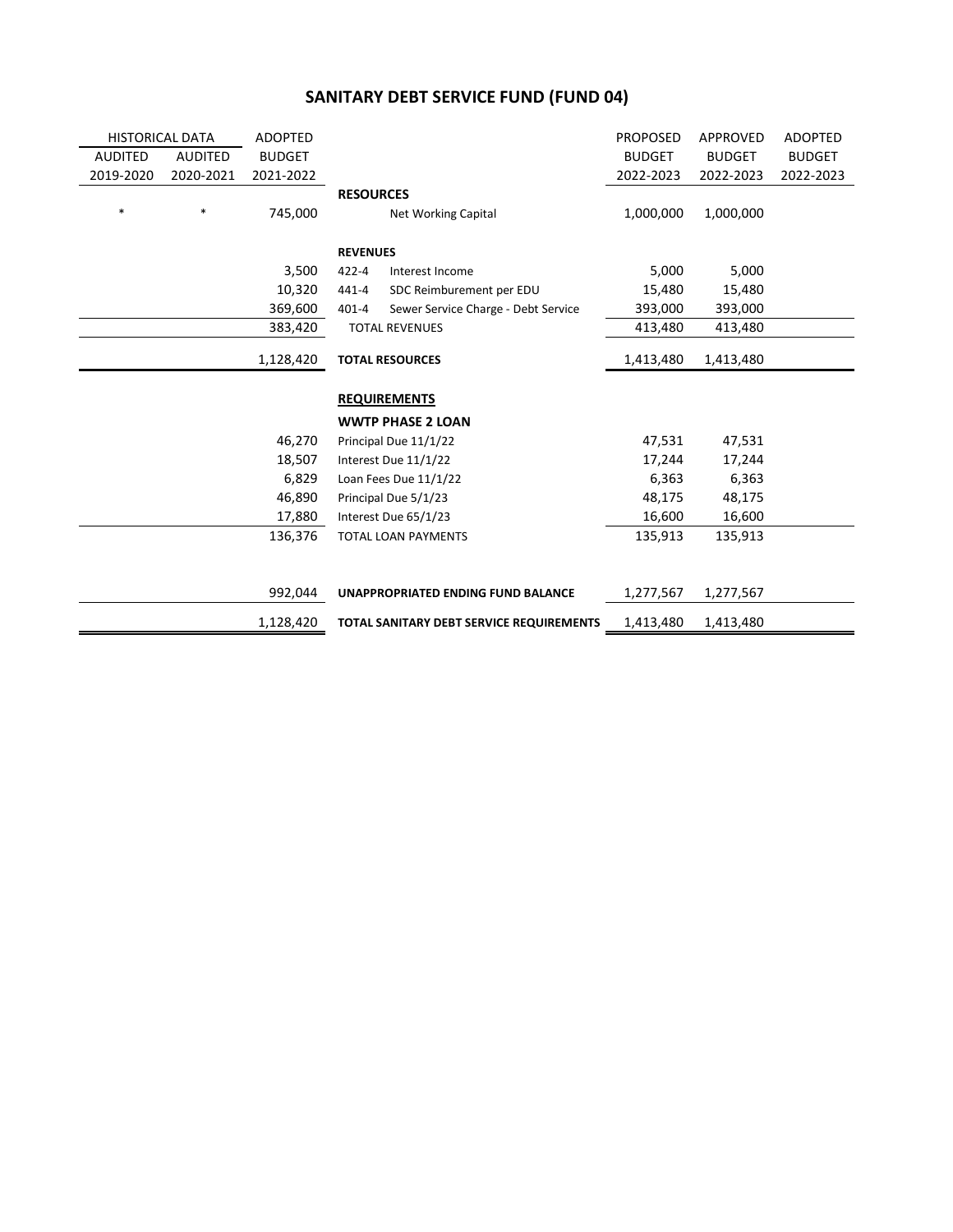#### **WATER CAPITAL PROJECTS FUND (FUND 05)**

| <b>HISTORICAL DATA</b> |                | <b>ADOPTED</b> |                  |                                           | <b>PROPOSED</b> | APPROVED      | <b>ADOPTED</b> |
|------------------------|----------------|----------------|------------------|-------------------------------------------|-----------------|---------------|----------------|
| <b>AUDITED</b>         | <b>AUDITED</b> | <b>BUDGET</b>  |                  |                                           | <b>BUDGET</b>   | <b>BUDGET</b> | <b>BUDGET</b>  |
| 2019-2020              | 2020-2021      | 2021-2022      |                  |                                           | 2022-2023       | 2022-2023     | 2022-2023      |
|                        |                |                | <b>RESOURCES</b> |                                           |                 |               |                |
| $\ast$                 | $\ast$         | 1,686,000      |                  | Net Working Capital                       | 1,850,000       | 1,850,000     |                |
|                        |                |                |                  |                                           |                 |               |                |
|                        |                |                | <b>REVENUES</b>  |                                           |                 |               |                |
|                        |                | 8,000          | 422-5            | Interest Income                           | 11,000          | 11,000        |                |
|                        |                | 240,000        |                  | <b>Transferred from Other Funds</b>       |                 |               |                |
|                        |                | 67,815         | 442-5            | <b>SDC Water Meter Sales</b>              | 67,815          | 67,815        |                |
|                        |                | 800,000        | 460-5            | Grant/Loan Proceeds                       |                 |               |                |
|                        |                | 1,115,815      |                  | <b>TOTAL REVENUES</b>                     | 78,815          | 78,815        |                |
|                        |                |                |                  |                                           |                 |               |                |
|                        |                | 2,801,815      |                  | <b>TOTAL RESOURCES</b>                    | 1,928,815       | 1,928,815     |                |
|                        |                |                |                  |                                           |                 |               |                |
|                        |                |                |                  | <b>REQUIREMENTS</b>                       |                 |               |                |
|                        |                |                |                  | <b>WATER CAPITAL PROJECTS</b>             |                 |               |                |
|                        |                | 200,000        | 636-5            | Line Extensions                           | 200,000         | 200,000       |                |
|                        |                | 40,000         | 637-5            | Intertie Construction                     | 40,000          | 40,000        |                |
|                        |                | 50,000         | 711-5            | Plant Improvements                        | 20,000          | 20,000        |                |
|                        |                | 90,000         | 712-5            | <b>WTP Upgrades</b>                       | 50,000          | 50,000        |                |
|                        |                | 1,800,000      | 713-5            | Reservoir Construction/Improv             |                 |               |                |
|                        |                | 2,180,000      |                  | <b>TOTAL CAPITAL PROJECTS</b>             | 310,000         | 310,000       |                |
|                        |                |                |                  |                                           |                 |               |                |
|                        |                |                |                  |                                           |                 |               |                |
|                        |                | 621,815        |                  | UNAPPROPRIATED ENDING FUND BALANCE        | 1,618,815       | 1,618,815     |                |
|                        |                | 2,801,815      |                  | TOTAL WATER CAPITAL PROJECTS REQUIREMENT! | 1,928,815       | 1,928,815     |                |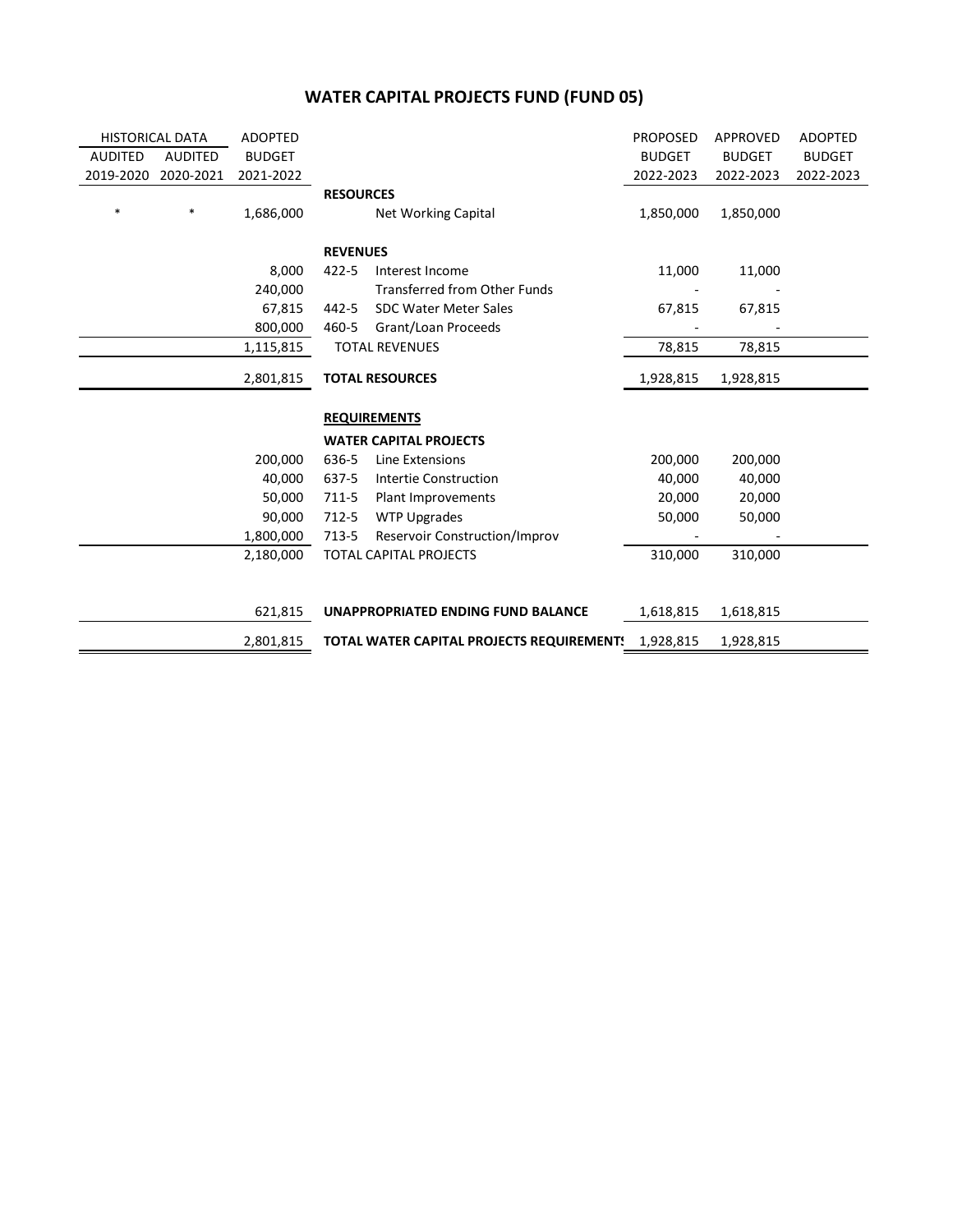#### **SANITARY CAPITAL PROJECTS FUND (FUND 06)**

| <b>HISTORICAL DATA</b> |           | <b>ADOPTED</b> |                                     | <b>PROPOSED</b> | APPROVED      | <b>ADOPTED</b> |
|------------------------|-----------|----------------|-------------------------------------|-----------------|---------------|----------------|
| <b>AUDITED</b>         | AUDITED   | <b>BUDGET</b>  |                                     | <b>BUDGET</b>   | <b>BUDGET</b> | <b>BUDGET</b>  |
| 2019-2020              | 2020-2021 | 2021-2022      |                                     | 2022-2023       | 2022-2023     | 2022-2023      |
|                        |           |                | <b>RESOURCES</b>                    |                 |               |                |
| $\ast$                 | $\ast$    | 140,000        | <b>Net Working Capital</b>          | 141,650         | 141,650       |                |
|                        |           |                | <b>REVENUES</b>                     |                 |               |                |
|                        |           | 150            | $422 - 6$<br>Interest Income        | 1,000           | 1,000         |                |
|                        |           | 150            | <b>TOTAL REVENUES</b>               | 1,000           | 1,000         |                |
|                        |           | 140,150        | <b>TOTAL RESOURCES</b>              | 142,650         | 142,650       |                |
|                        |           |                | <b>REQUIREMENTS</b>                 |                 |               |                |
|                        |           |                | <b>SANITARY CAPITAL PROJECTS</b>    |                 |               |                |
|                        |           | 140,150        | Reserved for Future Requirement     | 142,650         | 142,650       |                |
|                        |           | 140,150        | TOTAL CAPITAL PROJECTS              | 142,650         | 142,650       |                |
|                        |           |                |                                     |                 |               |                |
|                        |           |                | UNAPPROPRIATED ENDING FUND BALANCE  |                 |               |                |
|                        |           | 140,150        | TOTAL SANITARY CAPITAL PROJECTS REQ | 142,650         | 142,650       |                |